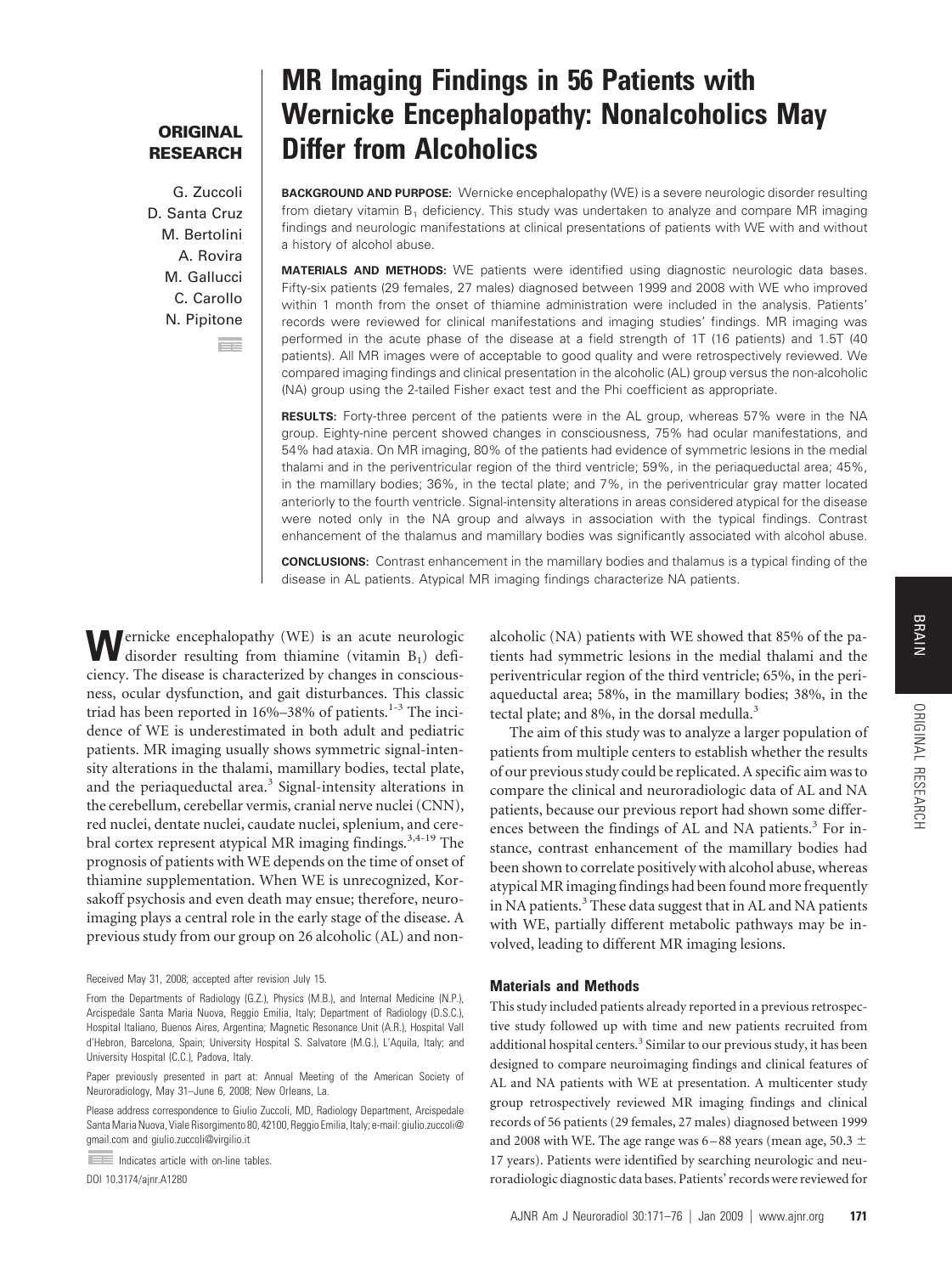clinical history, symptoms at presentation, imaging techniques, and findings. Inclusion criteria consisted of a clinical diagnosis of WE and improvement at clinical presentation within 1 month from the onset of thiamine administration.

MR imaging examinations were performed during the acute phase of the disease at field strengths of 1T (16 patients) and 1.5T (40 patients). Eleven of 56 (20%) MR imaging examinations showed movement artifacts; nevertheless, the scans were included in the study because they were considered to have acceptable diagnostic quality. Imaging sequences of the brain included long-TR, short-TE spinecho sequences, and contrast-enhanced short-TR images in multiple planes. We compared imaging findings and clinical presentation in the AL group versus the NA group by using the 2-tailed Fisher exact test. When the test showed a significant association, we calculated the Phi coefficient to determine the strength of the relationship (statistical application package: Statistical Package for the Social Sciences, Version 15; SPSS, Chicago, Ill).

#### **Results**

#### *Clinical Histories*

Twenty-four (43%) patients affected by WE had a history of chronic alcohol abuse. Thirty-two (57%) patients affected by WE did not. In the NA group, the most frequent cause of thiamine deficiency was malabsorption secondary to a neoplasm of the gastrointestinal tract (14/32 patients, 44%). Among these patients, 4 underwent surgery for gastric cancer. Eleven (34%) patients had hyperemesis (4 with hyperemesis gravidarum, 6 with hyperemesis due to chemotherapy, and 1 with hyperemesis due to a gastrointestinal tract neoplasm). Seven (22%) of 32 patients had severe malnutrition caused by prolonged voluntary starvation (5 patients), anorexia nervosa (1 patient), and socioeconomic poverty (1 pediatric patient).

#### *Neurologic Findings at Clinical Presentation*

The most frequent neurologic findings were changes in consciousness in 50/56 patients (89%, 20 AL versus 30 NA). These changes showed a wide spectrum of presentations ranging from mild disorientation to coma. Forty-four patients (79%, 22 AL and 22 NA) showed ocular dysfunction. Thirty patients (54%, 17 AL and 13 NA) showed ataxia. With regard to changes in consciousness, no significant difference was found comparing the AL with the NA group. Ocular dysfunction was significantly more frequent in the AL group ( $P = .039$ ,  $Phi = 0.276$ ). Ataxia was significantly more frequent in the AL group ( $P = .025$ , Phi = 0.300). Only 24/56 patients (43%, 13 AL and 11 NA) presented with the classic triad of the disease.

#### *Imaging Features*

All 56 patients underwent MR imaging. The findings were symmetric hyperintensity on T2-weighted and fluid-attenuated inversion recovery (FLAIR) images; symmetric hypointensity or no abnormalities on T1-weighted images; and symmetric areas of contrast enhancement after gadolinium injection in the thalamus, periventricular region of the third ventricle, mamillary bodies, periaqueductal area, tectal region, periventricular gray matter of the fourth ventricle (typical findings) and in the CNN, cerebellum, and supratentorial brain cortex (atypical findings). Forty-five (80%) patients showed symmetric lesions of the medial thalami and of the periventricular region of the third ventricle (15 AL and 30 NA). Thirty-three (59%) patients showed alterations of the periaqueductal area (11 AL and 22 NA). Twenty-five (45%) patients showed alterations of the mamillary bodies (8 AL and 17 NA). Twenty (36%) patients showed alterations of the tectal plate (3 AL and 17 NA). Ten (18%) NA patients showed symmetric lesions of the CNN (VI, VII, VIII, XII) (Fig 1).

Four (7%) patients showed signal-intensity alterations in the periventricular gray matter located anterior to the fourth ventricle (1 AL and 3 NA). Three (5%) NA patients showed symmetric alterations of the cerebellum. Two (4%) NA patients showed signal-intensity alterations in the vermis. One (1.8%) NA patient showed bilateral signal-intensity alterations in the dentate nuclei. One (1.8%) NA patient showed bilateral signal-intensity alterations of the pre- and postcentral cortex (Fig 2). Regarding the presence of signal-intensity alterations on unenhanced sequences involving anatomic regions considered typical and atypical for the disease, statistically significant positive associations were found between NA and signal-intensity alterations seen on long-TR spin-echo sequences at the level of thalami  $(P = .004, Phi = 0.389)$ , tectal plate ( $P = .002$ , Phi = 0.420), and CNN ( $P = .003$ , Phi = 0.404), respectively.

Contrast medium was administered in 41/56 (73%) patients (18 AL and 23 NA). Among these patients, 26/41 (63%, 17 AL and 9 NA) showed contrast enhancement. The anatomic structures that most frequently enhanced were the mamillary bodies (16 patients), followed by the tectal plate (8 patients), thalamus (8 patients), periaqueductal area (7 patients), and CNN (1 patient). Three AL patients showed contrast enhancement in the mamillary bodies as the only sign of the disease. Eight AL patients and 1 NA patient showed contrast enhancement but no signal intensity alterations on long-TR spin-echo sequences ( $P = .002$ , Phi = 0.481) (Fig 3). There was a significant positive association between AL and contrast enhancement in the mamillary bodies ( $P = .001$ , Phi  $= 0.501$ ).

A statistically significant positive association ( $P = .006$ , Phi - 0.433) between contrast enhancement in the thalami and AL was also found. A history of hyperemesis and chemotherapy showed a statistically significant positive association with CNN involvement ( $P = 0.006$ , Phi = 0.498; and  $P = 0.008$ , Phi = 0.474, respectively). No patient showed hydrocephalus. Data on histories, clinical manifestations, imaging techniques, and findings in both groups are summarized in On-line Tables 1 and 2. Table 1 shows the topographic distribution of lesions in both groups. Table 2 shows the neurologic symptoms typical for the disease in both groups.

#### **Discussion**

#### *Incidence*

WE represents a medical emergency. When untreated, severe neurologic deficits like Korsakoff psychosis and even death may ensue. The incidence of WE is underestimated at all ages. Adult necroscopy studies have revealed a worldwide incidence ranging from 0.5% in Norway to 2.8% in Australia.<sup>2,20-23</sup> The incidence observed in adults is approximately equal to that observed in children.24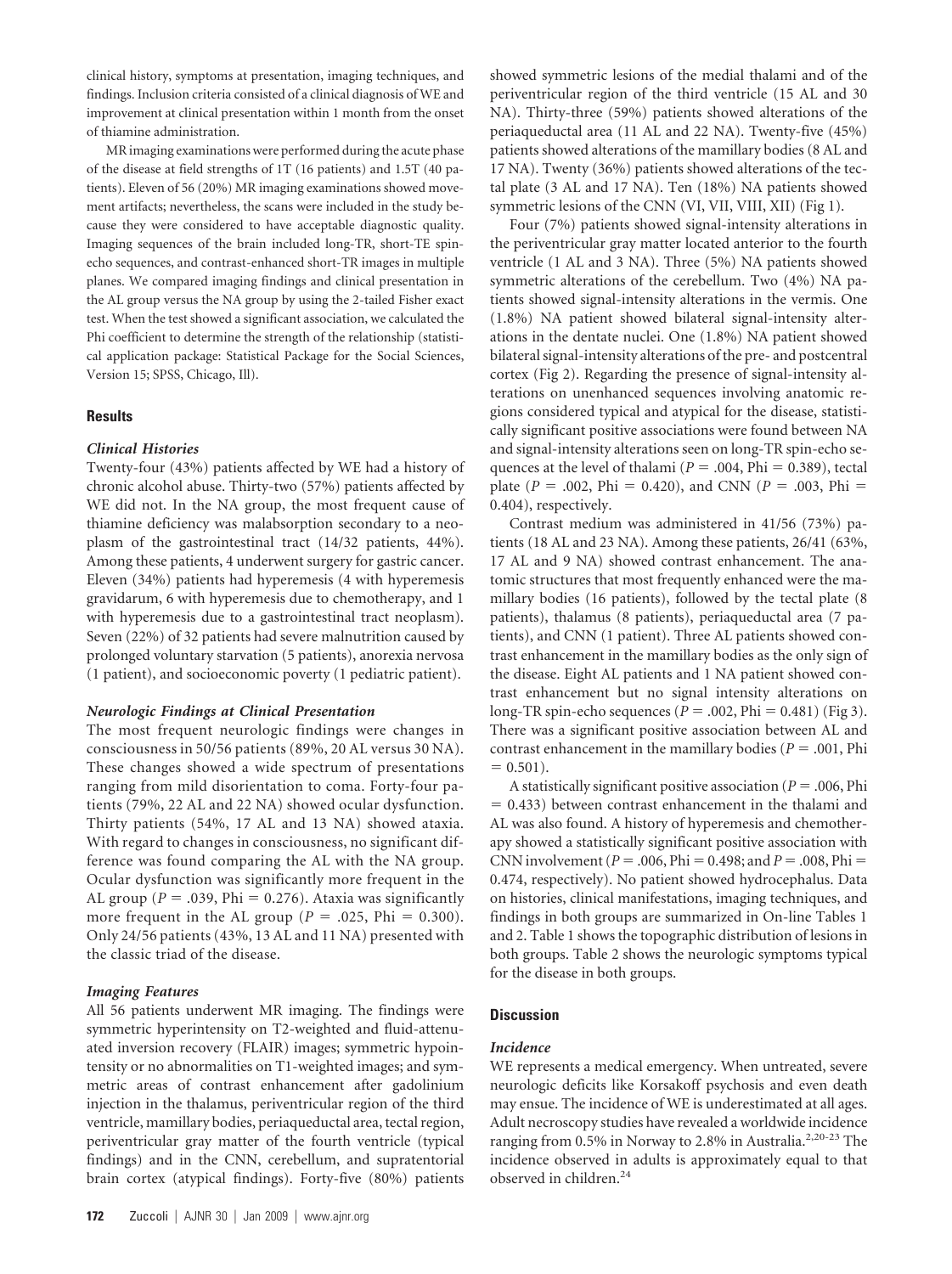

**Fig 1.** A 54-year-old woman with leukemia, changes in consciousness, and ataxia. FLAIR axial images (11,000/140/2 [TR/TE/NEX]). *A*, The prepositus hypoglossal nuclei show symmetric high-signal-intensity alterations (*arrows*). B, The medial vestibular nuclei show symmetric hyperintense lesions (*arrows*). C, Symmetric high-signal-intensity alterations in the facial nuclei (*arrows*) are detected. Subtle signal-intensity alterations in the abducens nuclei are seen (*arrowheads*). *D*, The tectum of the midbrain and the periaqueductal gray matter shows signal-intensity alterations (arrow). E, The mamillary bodies (arrows) show signal-intensity alterations. F, Note signal-intensity alterations (arrows) of the medial thalami and periventricular region of the third ventricle.



Fig 2. A 54-year-old woman with a history of food refusal had changes in consciousness. FLAIR coronal images (11,000/140/2 [TR/TE/NEX]). *A*, Signal-intensity alterations with different intensity patterns are seen in the thalami (*arrows*). Diffuse signal-intensity alterations of the frontal cortex (*arrowheads*) are present. *B*, Note signal-intensity alterations in the mamillary bodies (*arrows*), periventricular region of the third ventricle (*empty arrows*), and brain cortex (*arrowheads*).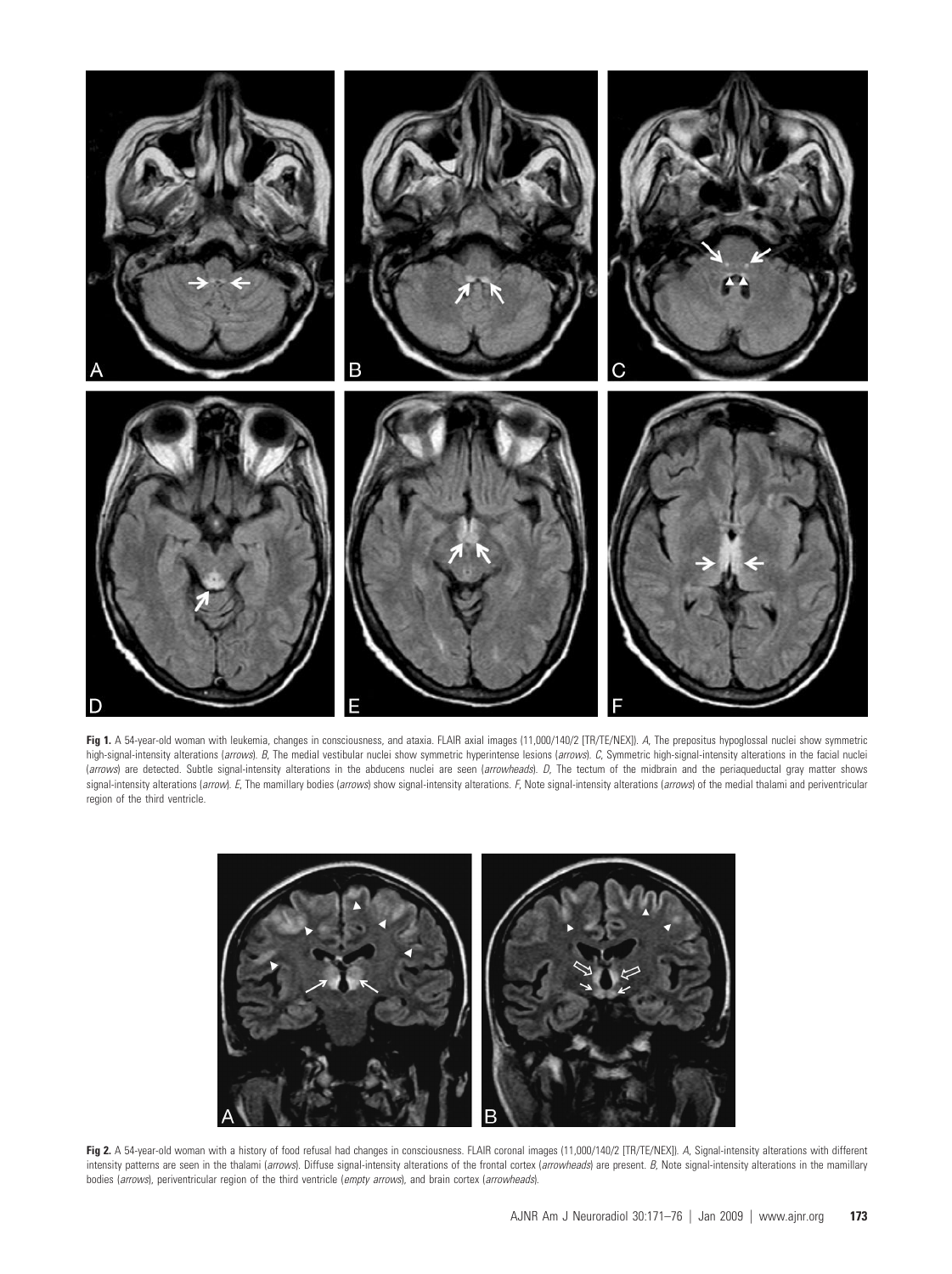

**Fig 3.** A 47-year-old woman with a history of alcohol abuse presented with ataxia, changes in consciousness, and ocular abnormalities. *A*, FLAIR axial image (9000/114/1 [TR/TE/NEX]). No signal-intensity alteration are seen at the mamillary body level (arrows). B, T1-weighted axial image (551/14/2 [TR/TE/NEX]). Contrast enhancement is seen in the mamillary bodies (*arrows*).

#### **Table 1: Topographic distribution of the lesions in AL and NA patients with WE†**

|                     |       |    |                    | Tectal |       |                   |   |                              |
|---------------------|-------|----|--------------------|--------|-------|-------------------|---|------------------------------|
| Patient Thal Periag |       |    | Mam                |        |       |                   |   | Plate CNN Fvgm Cer DN Vermis |
| Group (%)           |       |    | (%) Bodies (%) (%) |        | (% )  | $(%)$ $(%)$ $(%)$ |   | (%)                          |
| AL                  | 63    | 46 | 33                 | 13     | 0     | 4                 |   |                              |
| NА                  | $94*$ | 68 | 52                 | $52*$  | $32*$ | q                 | q |                              |

**Note:**—Thal indicates medial thalami and periventricular region of the third ventricle; Periaq, periaqueductal gray matter; Mam bodies, mamillary bodies; Fvgm, periventricular gray matter located anterior to the 4th ventricle; CNN, cranial nerve nuclei; Cer, cerebellum; DN, dentate nuclei.

\* Indicates positive statistical association.

† Imaging sequences included long-TR and short-TE spin-echo sequences and contrast-enhanced short-TR images in multiple planes.

| Table 2: Neurologic symptoms at clinical onset in the AL and NA<br>groups |       |        |        |         |  |  |  |  |  |
|---------------------------------------------------------------------------|-------|--------|--------|---------|--|--|--|--|--|
| Group                                                                     | CC(%) | 0A (%) | AT (%) | $T($ %) |  |  |  |  |  |
| AL                                                                        | 83    | $92*$  | $71*$  | 54      |  |  |  |  |  |
| NА                                                                        | 94    | 69     | 41     | 34      |  |  |  |  |  |

**Note:**—CC indicates changes in consciousness; OA, ocular abnormalities; AT, ataxia; T, classic triad of the disease.

\* Indicates positive statistical association.

#### *Thiamine Deficiency*

For healthy individuals, the daily thiamine requirement, which is related to carbohydrate intake, is between 1 and 2 mg. Because the reserves of thiamine in the body are on average only 30 to 50 mg, it can be estimated that they would be completely depleted within 4 – 6 weeks in the absence of adequate thiamine intake. Many clinical conditions may impair the correct absorption of a sufficient amount of thiamine, including chronic alcohol abuse,<sup>21,25</sup> gastrointestinal surgery,<sup>26-28</sup> prolonged vomiting, chemotherapy, systemic infectious and noninfectious diseases, and dietary imbalance.<sup>3</sup> Alcoholism does not directly cause thiamine deficiency, though it may induce such deficiency because of its frequent association with malnourishment. More specifically, the low thiamine absorption rate at the mucosal level, the impaired hepatic function, and the raised alcohol-related thiamine metabolism may lead in combination to the development of chronic thiamine deficiency.25 Thiamine-deficient membranes are unable to maintain osmotic gradients; this inability results in the swelling of intra- and extracellular spaces. In the periventricular regions, the blood-brain barrier is physiologically less tight and there is a high rate of thiamine-related glucose and oxidative metabolism.29

#### *Typical Imaging Findings*

In our case series, enhancement (suggestive of damage) at the level of the blood-brain barrier was observed in the AL and NA groups. However, a statistically significant positive correlation was shown only between contrast enhancement in the mamillary bodies and thalami on the one hand and alcohol abuse on the other, supporting the hypothesis that alcohol may contribute to increased blood-brain barrier permeability.<sup>30</sup> The correlation between alcohol abuse and damage to the blood-brain barrier is not supported by the results of the retrospective study by Fei et al,<sup>11</sup> who concluded that "typical symmetric damage of the mammillary bodies and brain paraventricular regions may permit a specific diagnosis of nonalcoholic WE." However, the study of Fei et al included only 3 patients who underwent contrast-enhanced MR imaging, and no formal comparison was made between AL and NA patients. In contrast, both this and our previous<sup>3</sup> studies have shown that mamillary bodies and thalami are more frequently affected in AL patients; this finding suggests that these regions may be particularly susceptible to the toxic effects of alcohol.

Bilateral symmetric signal intensity alterations seen in WE can also be seen in a host of pathologies.<sup>3</sup> However, their frequent association with other MR imaging alterations considered typical of WE may assist in the differential diagnosis.<sup>3</sup>

#### *Atypical Imaging Findings*

Among the neurologic manifestations at presentation, ataxia was positively associated with AL despite the lack of overt cerebellar lesions, whereas infratentorial signal-intensity alterations were only seen in NA patients. Cerebellar alterations were reversible and always associated with the other typical but also atypical findings, in agreement with previous reports.3,5-7,9 We, thus, speculate that in our AL patients, sub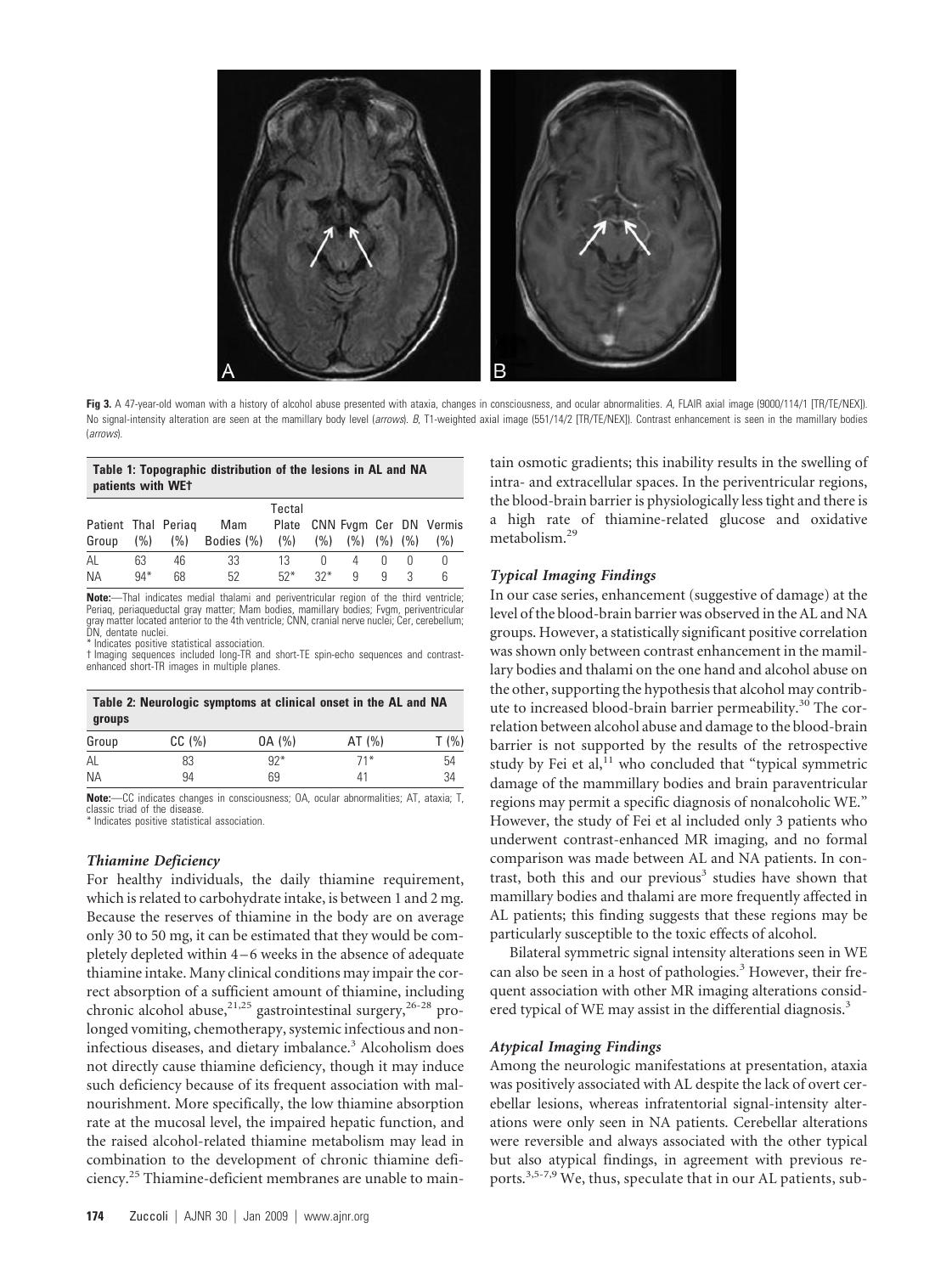tle damage to the cerebellum induced by chronic alcohol consumption may have pre-existed.<sup>30</sup> Pathologic studies have demonstrated a higher prevalence of cerebellum involvement compared with that observed on imaging studies. More specifically, it has been reported that the cerebellum is involved in more than half of patients with  $WE<sup>31</sup>$ There are a few published cases on selective CNN involvement, which have described abducens, facial, vestibular, and hypoglossal nerve nuclei signal-intensity alterations only on long-TR images.3,5,6 These changes have invariably been found in NA patients and in association with the other typical alterations of the disease. So far, the question of whether CNN involvement represents a distinctive pattern of involvement in NA patients has remained unanswered. The results of our study lend support to the hypothesis that CNN involvement is a typical finding of NA patients, by showing a statistically significant association.

### *Wernicke Encephalopathy Shares Some MR Imaging Features with Metronoidazole-Induced Encephalopathy*

The differential diagnosis of symmetric signal-intensity alterations of the dentate nuclei, vestibular, abducens, red nuclei, and splenium includes metronidazole-induced encephalopathy  $(MIE).<sup>32</sup>$  NA patients with WE may show virtually the same MR imaging features typical of MIE, in addition to those typical of the disease.<sup>6,8,16</sup> Therefore, the differential diagnosis may be difficult in malnourished patients treated with metronidazole. None of our NA patients showing alterations in the cerebellum, vermis, and dentate nuclei and CNN involvement had a history of metronidazole treatment, with only the exception of patient 1 (On-line Table 2). This finding raises the question of whether WE and MIE share similar metabolic pathways.

## *Does Chronic Alcohol Abuse Increase Blood-Brain Barrier Permeability?*

In our patient population, we found a total of 8 patients (7 AL and 1 NA) showing contrast enhancement in areas typical of WE in the absence of alterations on long-TR sequences. This pattern has also been described in a pediatric patient, who showed signal-intensity alterations of the medial thalami and periaqueductal gray matter,<sup>33</sup> and it may be due to the wellknown "fogging effect"<sup>34</sup> or to the increased detection of small lesions with contrast-enhanced T1-weighted images compared with T2-weighted ones.<sup>35</sup> Weidauer et al<sup>36</sup> described the aforesaid effect in 5 of their 7 MR imaging–positive patients with WE; among those showing positive contrast enhancement without alterations on long-TR images, the mamillary bodies were the most frequently affected structures (4 of 5 patients). Thus, it may also be speculated that this phenomenon, which has been frequently found at the level of the mamillary bodies, may be due, to some extent, to a partial volume effect related to the small size of the structures involved, such as the mamillary bodies. These findings support the hypothesis that alcohol may damage the blood-brain barrier. They also suggest that contrast-enhanced MR imaging should be performed when no signs of WE are seen on unenhanced MR images.

## *Limitations of the Study*

The main limitation of our study is its retrospective design, because data have been collected from multiple centers during a 9-year period. In particular, the absence of predefined criteria for diagnosis may have introduced a selection bias. More specifically, some patients with WE may not have been identified due to missed clinical diagnoses, particularly if they had atypical clinical manifestations and no history of alcohol intake. Therefore, these 2 categories of patients may be underrepresented. However, despite this limitation, we have still collected a large enough number of NA patients to allow meaningful comparison with AL patients. An additional bias is that MR images have been obtained from units with different field strengths and different diagnostic performances.

## **Conclusions**

The results of our study confirm the usefulness of MR imaging in the early diagnosis of acute WE. Furthermore, we have been able to demonstrate that AL patients with WE appear to differ from NA patients in terms of MR imaging findings. Alcohol abuse may alter the blood-brain barrier, even in absence of long-TR signal-intensity alterations, as revealed by symmetric contrast enhancement in areas typically involved by WE. More specifically, we have observed more frequent contrast enhancement in the mamillary bodies and thalami in AL compared with NA patients, suggesting that these areas may be particularly susceptible to the toxic effects of alcohol. In contrast, we have demonstrated that MR imaging findings usually considered atypical for WE, seem, in fact, to be characteristic of NA patients. The reason why atypical lesions are seen only in NA patients is unclear, but we speculate that alcohol may have a protective effect on the brain areas that show atypical lesions in WE. On the other hand, atypical WE brain lesions resemble those of MIE, a finding that may suggest that WE and MIE share common metabolic pathways. In conclusion, our study provides evidence that MR imaging is useful in diagnosing early WE. MR imaging has a valuable diagnostic role, particularly in those patients with no history of alcohol abuse or presenting with atypical clinical manifestations, in whom the clinical diagnosis is more easily missed. In addition, MR imaging can help to distinguish AL from NA patients with WE.

#### *Acknowledgments*

We thank Drs Jaume Capellades, Jessica Mandrioli, Teresa Cabada Giada´s, Luana Regnicolo, Renzo Manara, Luca Santelli, Bruno Tumiati, and Walter Bottari for their participation in the Wernicke Encephalopathy Working Group.

#### **References**

- 1. Victor M. **The Wernicke-Korsakoff syndrome.** In: Vinken PJ, Bruyn GW, eds. *Handbook of Clinical Neurology. Vol 28, Part II.* Amsterdam, the Netherlands: North-Holland Publishing Company; 1976:243–70
- 2. Harper CG, Giles M, Finlay-Jones R. **Clinical signs in the Wernicke-Korsakoff complex: a retrospective analysis of 131 cases diagnosed at necropsy.** *J Neurol Neurosurg Psychiatry* 1986;49:341– 45
- 3. Zuccoli G, Gallucci M, Capellades J, et al. **Wernicke encephalopathy: MR findings in 26 alcoholics and non-alcoholics patients.** *AJNR Am J Neuororadiol* 2007;28:1328 –31
- 4. Suzuki S, Ichijo M, Fujii H, et al. **Acute Wernicke's encephalopathy: comparison of magnetic resonance images and autopsy findings.** *Intern Med* 1996;35:831–34
- 5. Bae SJ, Lee HK, Lee JH, et al. **Wernicke's encephalopathy: atypical manifestation at MR imaging.** *AJNR Am J Neuroradiol* 2001;22:1480 – 82